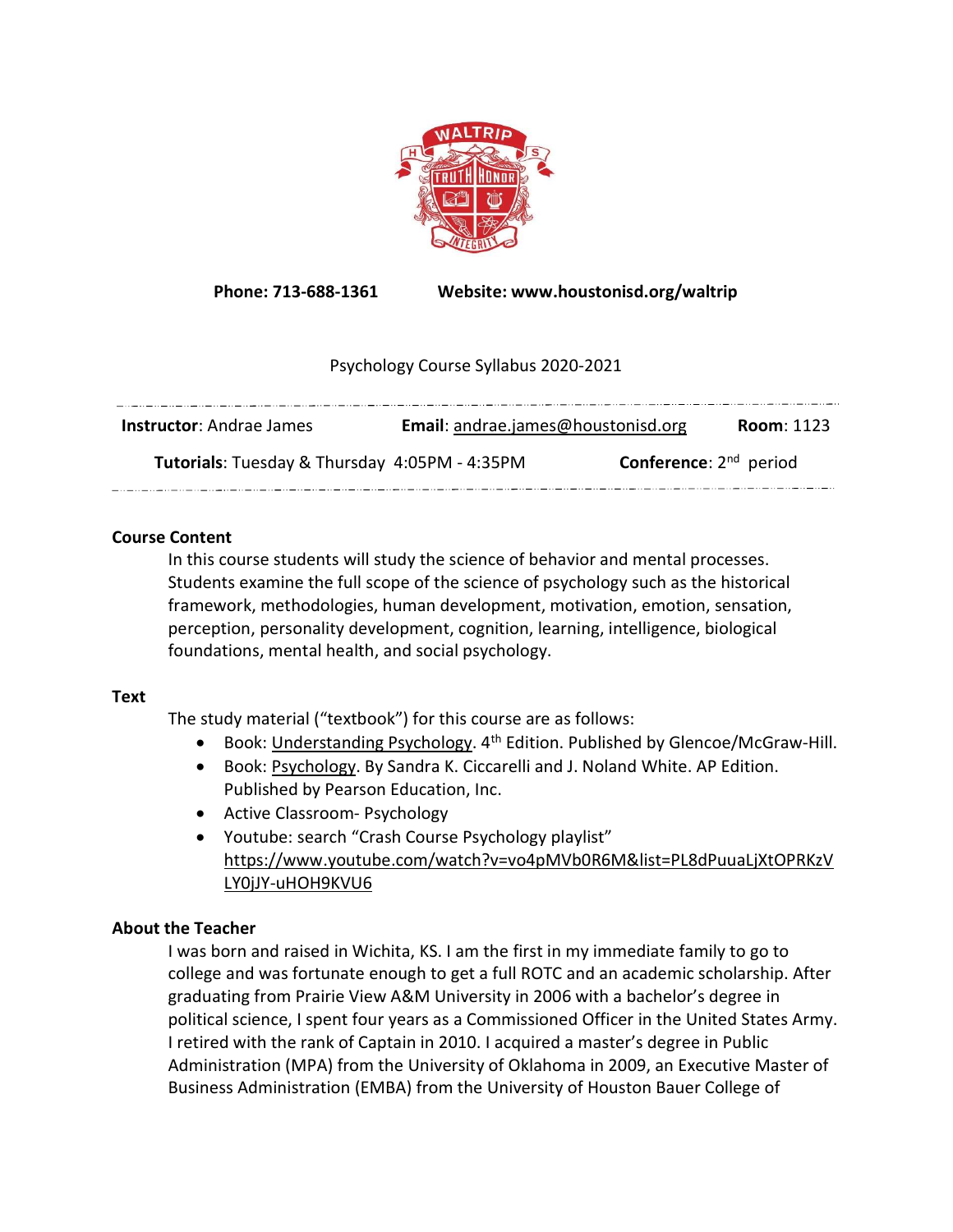Business in 2013, and I worked almost 5 years as a sales executive for a manufacturing company. I am now working in the field of education to lead by example and influence minds in a positive way.

### Ongoing Objectives

By the end of this course, students will be able to:

- Understand the development of the field of psychology.
- Differentiate the processes of theory development and validation.
- Understand the relationship between biology and behavior.
- Understand how sensations and perceptions influence cognition and behavior.
- Understand that development is a life-long process.
- Understand behavioral and social learning theories.
- Understand the principles of motivation and emotion.
- Understand the nature of intelligence and differentiate the various types of intelligence.
- Understand the basic principles of tests and measurements.
- Understand the development and assessment of personality.
- Understand basic elements of cognition.
- Understand the multifaceted aspects of mental health.
- Understand the influence of society and culture on behavior and cognition.
- Apply critical-thinking skills to organize and use information acquired from a variety of valid sources, including electronic technology.
- Communicate in written, oral, and visual forms.
- Use problem-solving and decision-making skills, working independently and with others, in a variety of settings.
- Develop long-term and short-term goal-setting skills for individual and community problem solving.
- Understand the relationship of changes in technology to personal growth and development.
- The student will also strengthen literacy and writing skills through a variety of short essays, quick writes, and group exercises, in addition to reading literature about and/or related to psychology. These activities will heighten comprehension and improve reading and writing skills.

#### Portfolio/Reflection Journal

You are required to maintain an organized portfolio for the course. It will be kept in the classroom and submissions will be for a grade. Portfolio dividers/folders will be discussed in class.

### Grading Scale

Test/Performance Assessment: 35% Class Work: 30% Quizzes: 20% Homework: 15%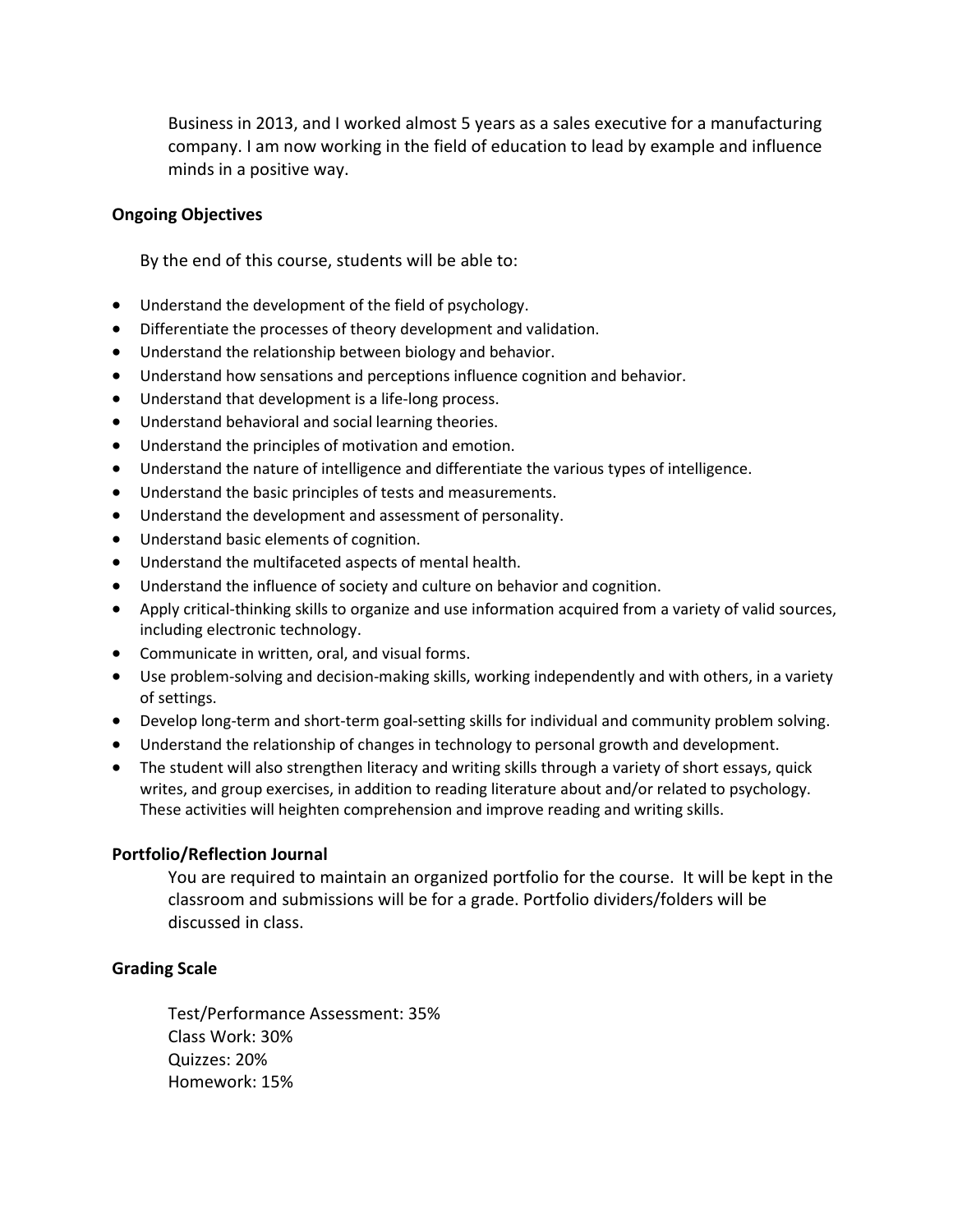### \*\*\*Late Work Policy (Advanced Placement (AP) classes only):

Advanced Placement classes are intended to prepare students for collegiate academic environments. As a result, students will be expected to adhere to similar policies. In the event that a student fails to submit an assignment by the posted deadline they will be given a zero (0) for the respective assignment. Afterwards, the student will have five (5) business days (school days) to complete the assignment and submit it for evaluation. If the student successfully submits the assignment within the five (5) business day grace-period then they will be entitled to a maximum grade of seventy (70).

### Attendance and Participation

Attendance and participation are required. It is difficult to learn the content if you are not present in class. Your class participation and attendance can be a deciding factor if your class average straddles two grades. Be sure to see me about any missed work if you are absent.

### Daily Required Materials

- 1. Laptop
- 2. pen
- 3. three-ring-binder
- 4. paper

# Class Rules:

- 1. The Instructor will respect the student at ALL times. It is NEVER my goal to belittle you or disrespect you. Please feel free to respectfully communicate with me if you feel like I have broken this rule.
- 2. Cell Phones: If I can't see it, it doesn't exist to me. Please don't let them become a distraction.
- 3. Dress code: follow the school guidelines on dress code.
- 4. Restroom breaks: quietly raise your hand and signal for the restroom pass. Please come back promptly as other students may need to go.
- 5. Participation: Treat this class like a job. Your paycheck is your grades. ALL I ASK is that you show up on time and work. Participate. I will try to make class lessons fun so if you do your part you will enjoy this class!